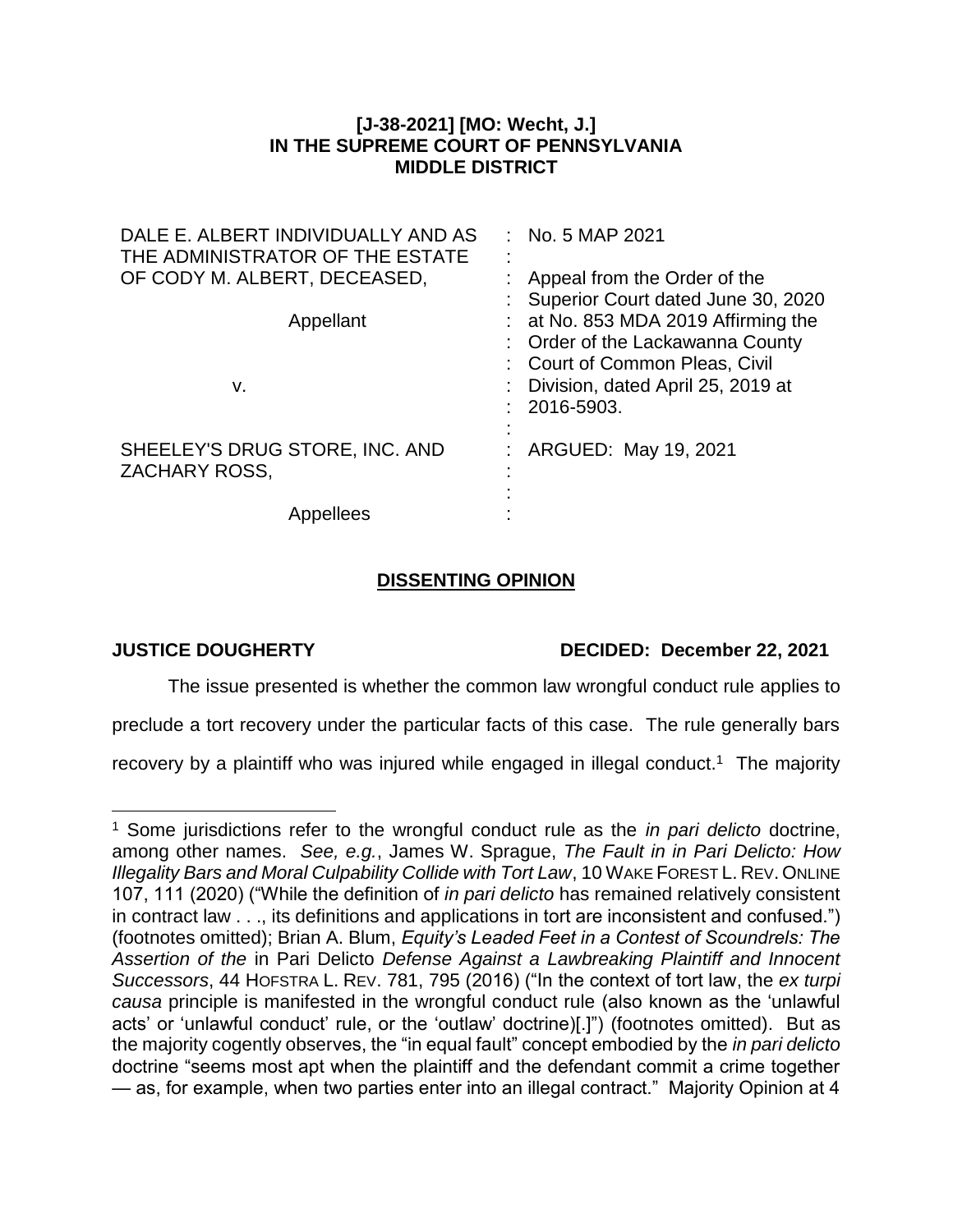applies the rule to the following facts: <sup>2</sup> Appellee Sheeley's Drug Store ("Sheeley's") released a Fentanyl prescription intended for April Kravchenko, a cancer patient, to her son, Zachary Ross, even though the pharmacy knew Ross was a drug addict and Kravchenko's prescription was listed in Sheeley's computer system with an express restriction against releasing it "to anyone but April." Deposition of Donato Iannielli, 9/12/2017 at 55. In addition, the prescription bag given by Sheeley's to Ross clearly stated "[d]o not give to son." Deposition of Zachary Ross, 7/19/2018 at 24. Appellant's decedent Cody Albert, a self-described drug addict, ingested some of Kravchenko's Fentanyl patch at Ross's house later that night, in violation of 35 P.S. §780-113(a)(16),<sup>3</sup> and died. According to the majority, this illegal conduct by decedent precludes tort recovery against Sheeley's by his estate and heirs. Because I do not believe the policies underlying the wrongful conduct rule are served by extending it to the present facts, and, moreover, because I question the rule's continued viability in the tort law arena given Pennsylvania's adoption of comparative negligence principles, I respectfully dissent.

### **A.**

I begin by highlighting a critical difference between the majority's holding and that of the Superior Court panel below. In affirming the trial court's grant of summary judgment to Sheeley's, the panel reasoned as follows: "By participating in the scheme to obtain the Fentanyl, and by illegally possessing the Fentanyl at Ross's house in violation of 35 P.S.

n.2. Since that is not the situation presently before us, I prefer the phrase "wrongful conduct rule."

 $2$  In this appeal from the grant of summary judgment, we view the facts in the light most favorable to appellant as the non-moving party. *E.g.*, *Bourgeois v. Snow Time, Inc.*, 242 A.3d 637, 650 (Pa. 2020).

 $3$  Section 780-113(a)(16) prohibits "[k]nowingly or intentionally possessing a controlled or counterfeit substance by a person not registered under this act . . . unless the substance was obtained directly from, or pursuant to, a valid prescription order[.]" 35 P.S. §780-113(a)(16).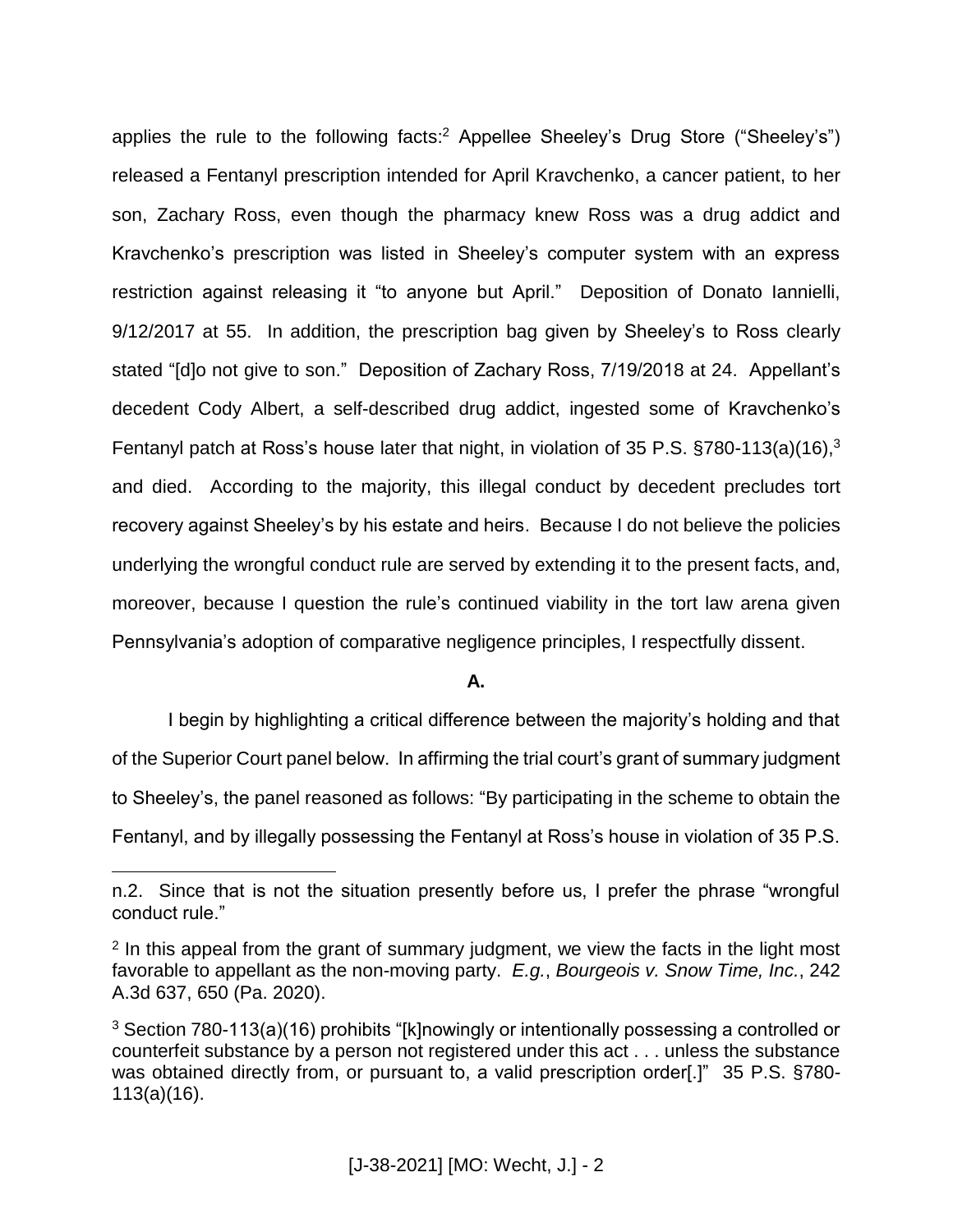§780-113(a)(16), the [d]ecedent was an active, voluntary participant in the wrongful conduct or transaction(s) for which [a]ppellant seeks redress and bears substantially equal or greater responsibility for the underlying illegality as compared to Sheeley's." *Albert v. Sheeley's Drug Store, Inc*., 234 A.3d 820, 824 (Pa. Super. 2020) (internal quotations, citation, and brackets omitted). In other words, part of the panel's rationale for applying the wrongful conduct rule was its apparent belief decedent was a "participant" in the "scheme" or "transaction" to obtain the Fentanyl that ultimately contributed to his death. *Id*.

Significantly, the majority does not endorse this rationale. *See* Majority Opinion at 8 ("[I]t remains somewhat open to interpretation whether [decedent] knew [Ross] had deceived [Sheeley's] into releasing Kravchenko's [F]entanyl prescription."). The hesitation is understandable. But I would go further and explicitly reject the Superior Court's assessment in this regard, because the record plainly fails to support it. The panel recounted the evidence as follows:

Decedent had a history of abusing drugs together with Ross. On the day of [d]ecedent's death, Ross telephoned Sheeley's and ordered Fentanyl by pretending to be his mother, who had a prescription for Fentanyl due to her bout with multiple myeloma. Decedent and Ross communicated about Ross's need to get to the pharmacy by 9:00 to obtain this prescription. Decedent then drove Ross to Sheeley's and waited in the car while Ross obtained the Fentanyl inside the pharmacy.

*Albert*, 234 A.3d at 824. The panel then abruptly concluded, "[t]his evidence demonstrates that [d]ecedent took part in Ross's scheme to obtain this deadly controlled substance." *Id*. I cannot agree.

The Superior Court's conclusion decedent was an active participant in the scheme to fraudulently procure Kravchenko's Fentanyl prescription, or that he was even aware of what Ross had done, is untenable on this record and given the applicable standards. As appellant forcefully argues, "[t]here is not a single citation from the record [demonstrating]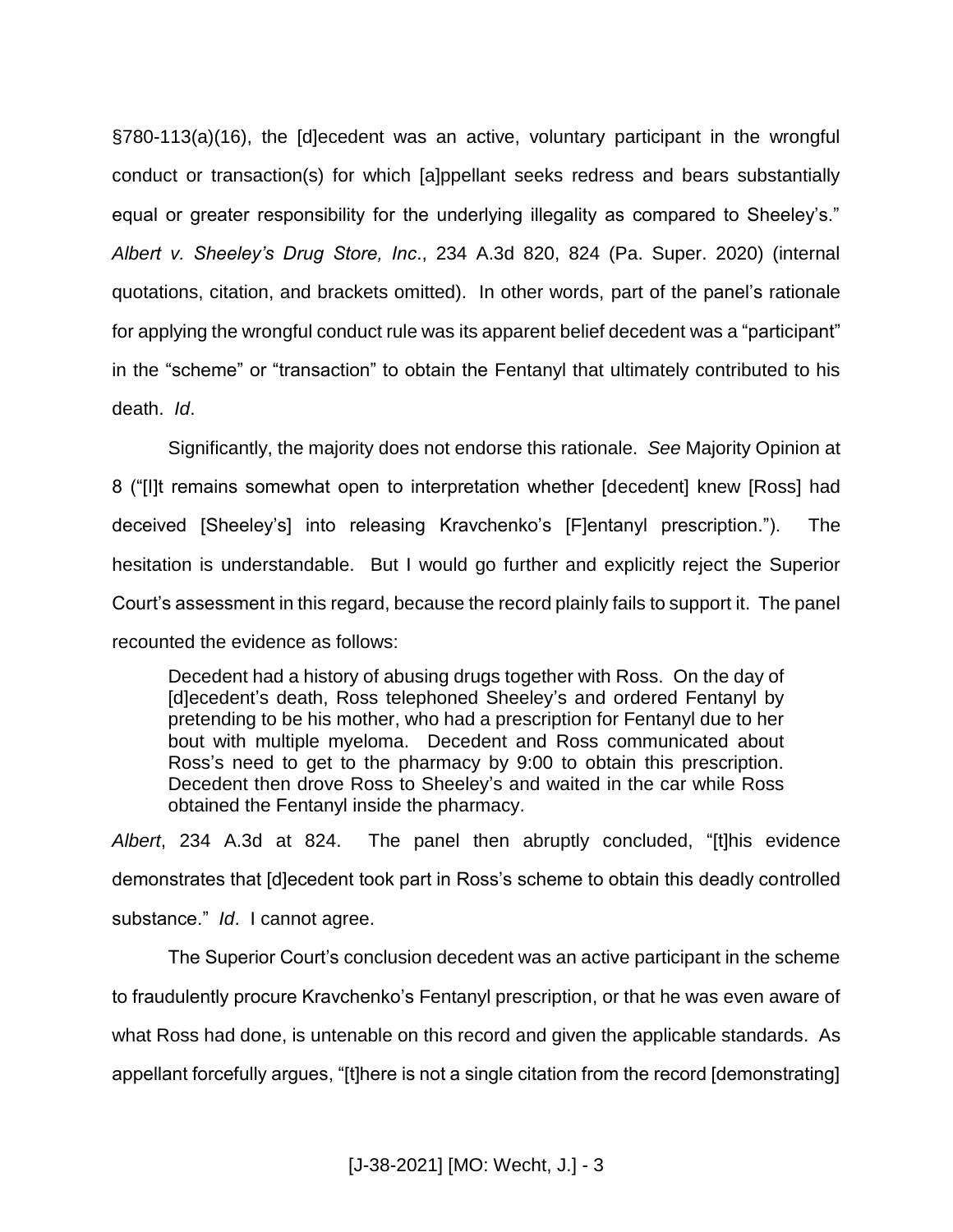that [d]ecedent knew Ross was procuring the prescription illegally." Appellant's Brief at 10. Rather, appellant correctly observes, the panel appears to have taken an inferential leap by presuming that because decedent and Ross had previously taken drugs together and decedent agreed to drive Ross to the pharmacy that day, he must have been aware of Ross's criminal plan. The problem with this theory, however, is that it draws "the exact opposite inferences" that are permissible at the summary judgment stage. *Id*. *See, e.g.*, *Bourgeois*, 242 A.3d at 650 ("trial court must evaluate all the facts and make reasonable inferences in a light most favorable to the non-moving party" and "resolve any doubts as to the existence of a genuine issue of material fact against the moving party"). Thus, concerning the first issue presented, I would hold the Superior Court undoubtedly erred to the extent it concluded there is "evidence in the record that the decedent participated in the scheme to procure the prescription drugs illegally." *Albert v. Sheeley's Drug Store, Inc.*, 243 A.3d 1293 (Pa. 2020) (*per curiam*).

#### **B.**

In the absence of any evidence showing decedent's involvement in or knowledge of Ross's plot, the majority is forced to look elsewhere for some action on decedent's part that might trigger the wrongful conduct rule. To that end, the majority shifts its focus to events occurring several hours after Sheeley's alleged negligence had already occurred, and settles on the fact decedent ingested the Fentanyl, which was not prescribed to him, at some later point in the evening. *See* Majority Opinion at 9, *citing* Appellant's Brief at 19, 23-25. The majority then concludes: "[T]he trial court correctly applied the [wrongful conduct rule] because it is undisputed [decedent] committed a crime that directly caused his death when he possessed (and then ingested) a controlled substance that was not prescribed to him." *Id*. at 8, *citing* 35 P.S. §780-113(a)(16). Again, I cannot agree.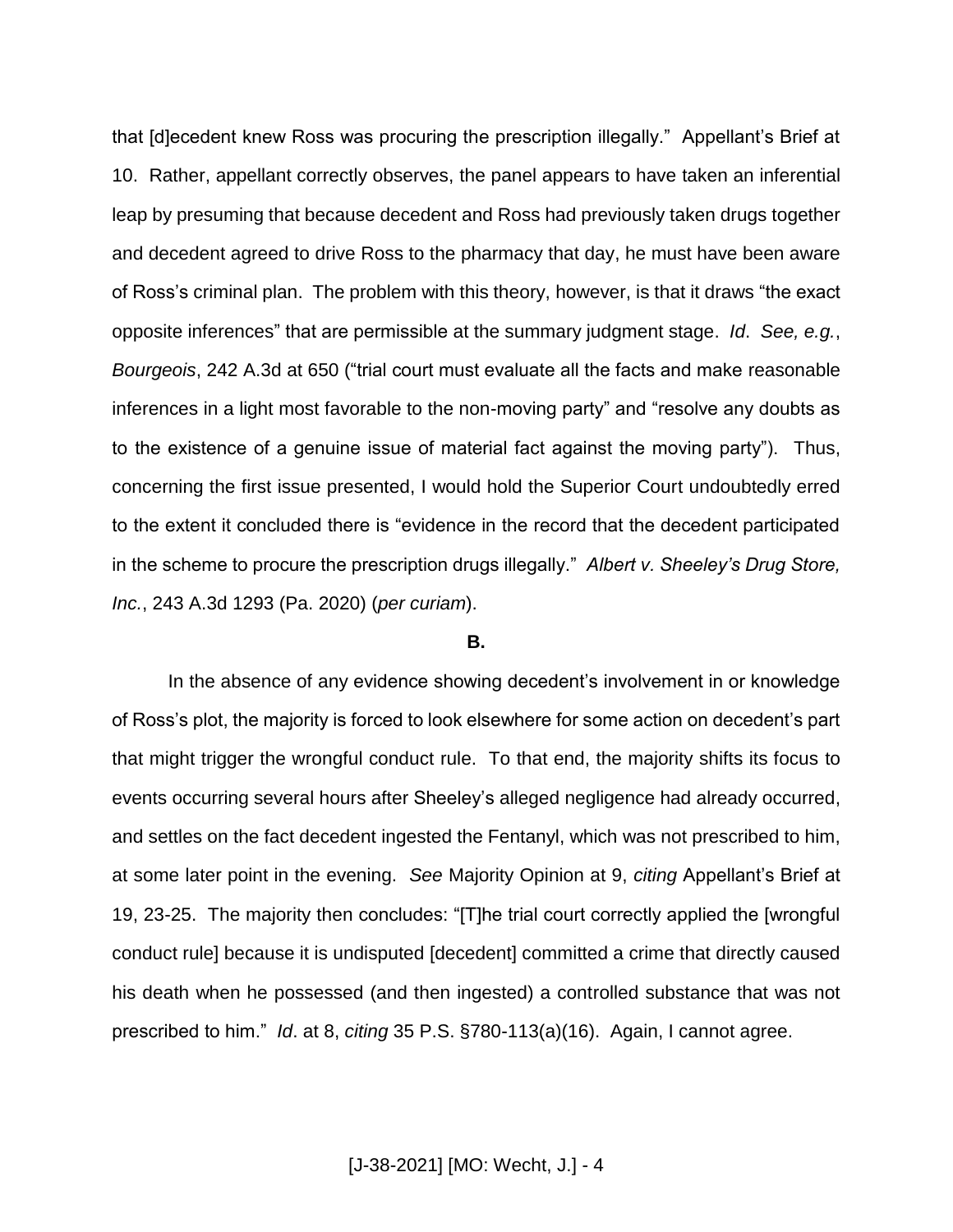"Virtually no courts have suggested that the [wrongful conduct rule] should automatically preclude recovery by every victim whose injury arises out of criminal conduct." Joseph H. King, Jr., *Outlaws and Outliers Doctrines: The Serious Misconduct Bar in Tort Law*, 43 WM. & MARY L. REV. 1011, 1070 (2002). Yet, that is what the majority's holding essentially does; it declares that any plaintiff who "seeks recovery for injuries caused by his own criminal act" — no matter the degree or seriousness of the illegality is barred from bringing suit against a putative tortfeasor. Majority Opinion at 12. Even those jurisdictions that have applied the wrongful conduct rule in similar circumstances involving drug users have required far more than the bare fact of the plaintiffs' illegal drug use before invoking the rule. *See* Appellant's Brief at 19-20 (distinguishing cases relied on by Superior Court on the basis that, in those cases, "it was the plaintiff who had an active role in **procuring** the illegal prescriptions") (emphasis added). Similarly, the few cases in this Commonwealth where the court applied the rule also appear to have involved more than just the identification of some illegal conduct by the plaintiff in the abstract; typically, the operative illegality involved a fraudulent or deceitful intent on the plaintiff's part from which he might profit if his civil claims were permitted. *Accord Ritchie v. Summers*, 3 Yeates 531, 538 (Pa. 1803) ("The rule *in pari delicto* is . . . chiefly confined to cases of illicit trade, and transactions running counter to the statute law and general national policy[.]"), *rev'd on other grounds*, 30 Pa. 145 (Pa. 1858). *See, e.g.*, *Official Comm. of Unsecured Creditors of Allegheny Health Educ. & Rsch. Found. v. PricewaterhouseCoopers, LLP*, 989 A.2d 313, 316 (Pa. 2010) (*in pari delicto* defense asserted where plaintiffs, who were officers of corporation, had allegedly engaged in the same fraud at issue in the suit by providing false financial statements to defendants); *Pinter v. James Barker, Inc.*, 116 A. 498, 498 (Pa. 1922) (where "father acquiesced in his minor son's unlawful employment by defendant," he was "*in pari delicto* with the latter"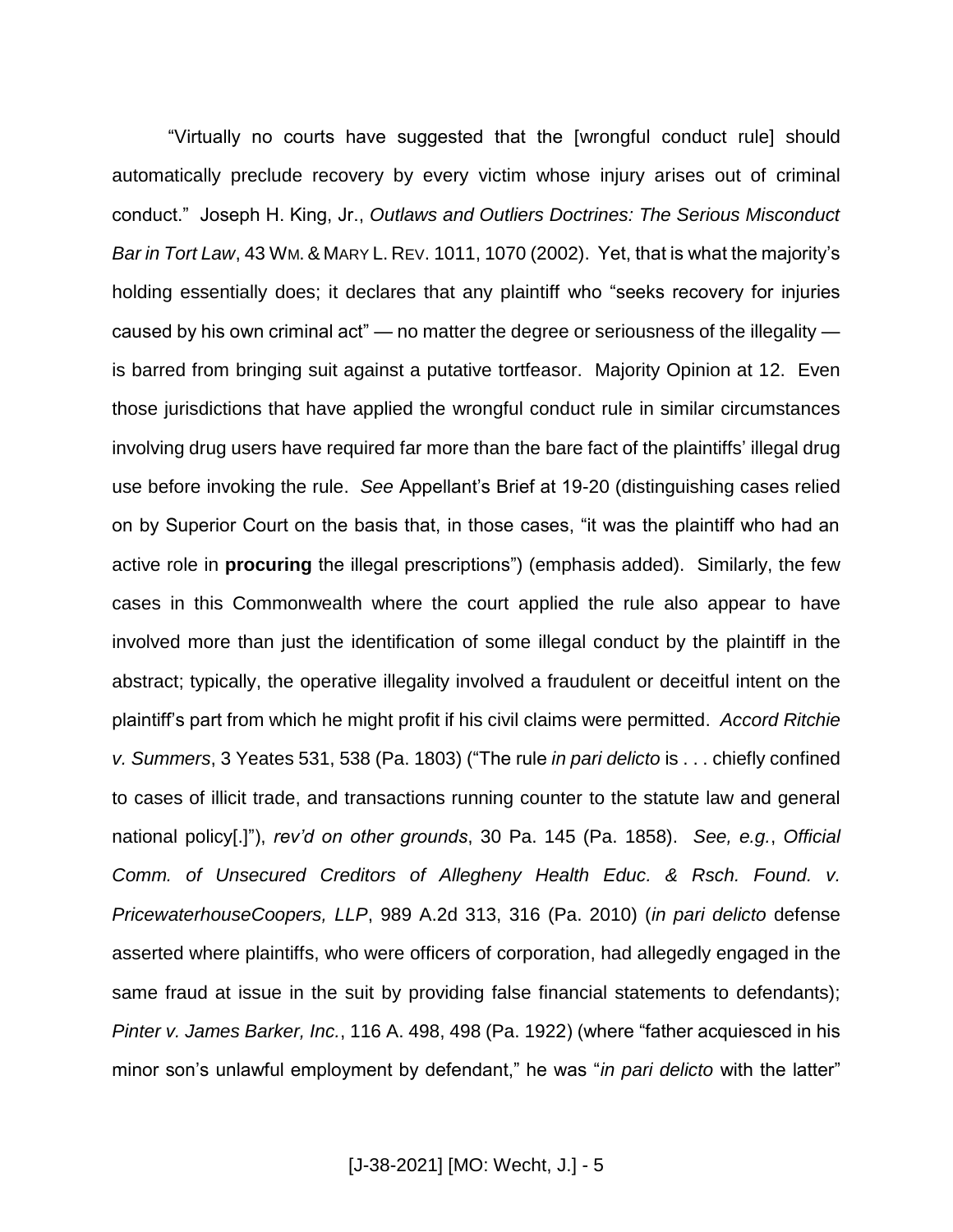and could not recover for injuries alleged to have been negligently inflicted upon his son by defendant corporation); *Joyce v. Erie Ins. Exch.*, 74 A.3d 157, 163 (Pa. Super. 2013) (applying *in pari delicto* where plaintiff's "claims in his complaint were based upon payment of insurance proceeds that [he] acquired through his illegal conduct"); *Feld and Sons, Inc., v. Pechner, Dorfman, Wolfee, Rounick & Cabot*, 458 A.2d 545, 548 (Pa. Super. 1983) (where plaintiffs were convicted of perjury, *in pari delicto* precluded multiple civil claims against lawyers who advised plaintiffs to commit the perjury).

But, as discussed above, this case is different. The record here does not support the notion decedent was an active participant in Ross's fraudulent scheme to obtain the Fentanyl — he merely ingested the drugs later and accidentally overdosed. The majority's holding that this type of simple (albeit illegal) drug possession is sufficient to trigger the wrongful conduct rule and forever close the courthouse doors to an overdose victim's heirs, is a breathtaking proposition. It bears repeating that few courts have drawn the type of absolutist line the majority establishes here with respect to criminal conduct, and the results in those cases, like the result here, are as striking as they are unforgiving. *See, e.g.*, *Symone T. v. Lieber*, 613 N.Y.S.2d 404, 406 (N.Y. App. Div. 1994) (approving application of the bar to a medical malpractice claim by a twelve-year-old rape victim who underwent an abortion if it were established that "she willfully submitted to an abortion which she knew to be illegal"); *Zysk v. Zysk*, 404 S.E.2d 721, 722 (Va. 1990) (wife's participation in crime of fornication with her husband shortly before their marriage, during which she contracted herpes, barred her recovery in tort action against husband; "[t]he very illegal act to which the plaintiff consented and in which she participated produced the injuries and damages of which she complains"); *see also Robinson v. City of Detroit*, 613 N.W.2d 307, 314 n.10 (Mich. 2000) (holding there is no duty owed to passengers injured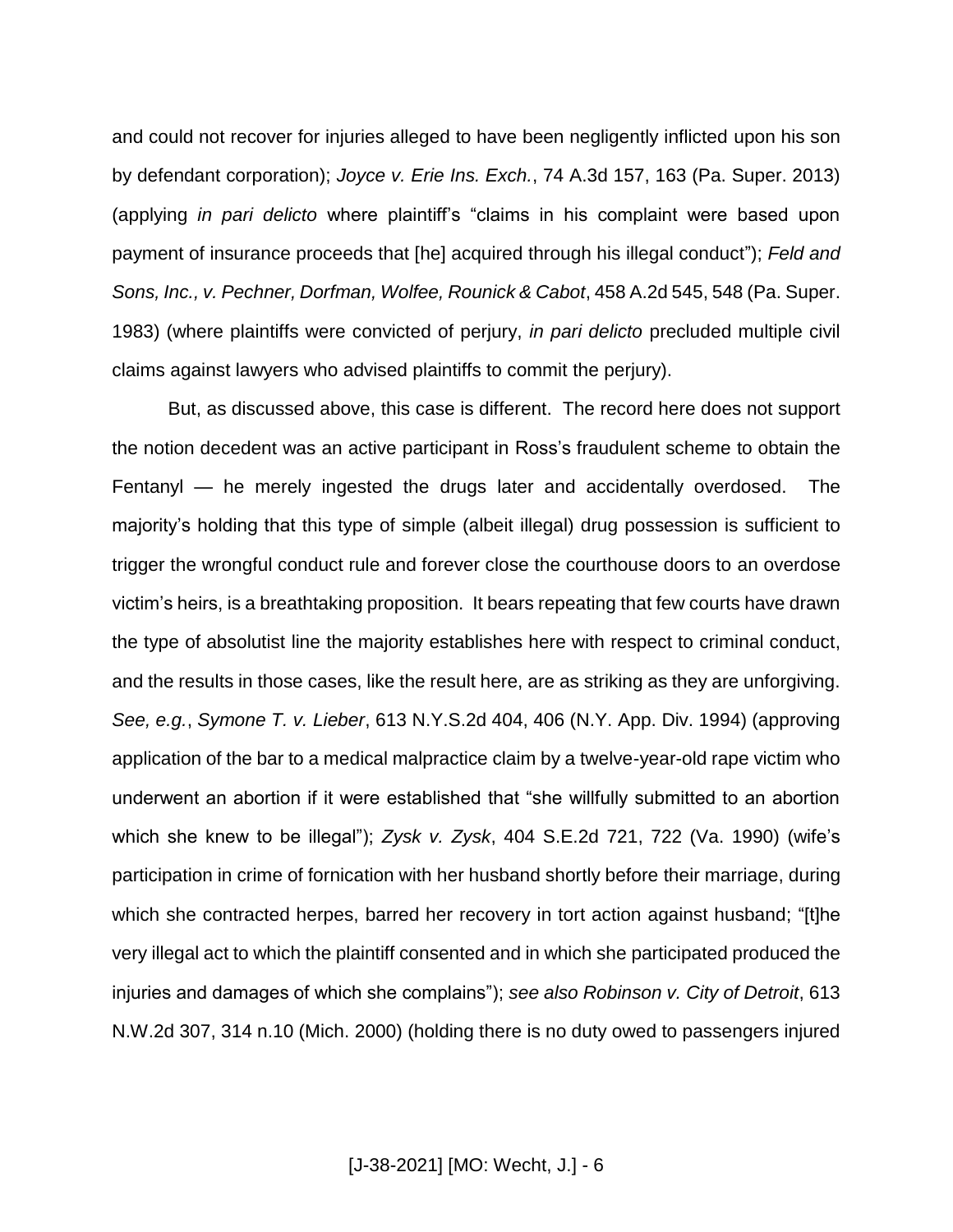in a vehicle fleeing a police pursuit if it is ultimately determined that those passengers were themselves also wrongdoers).

The majority candidly acknowledges the "harsh" consequence of its holding. Majority Opinion at 12. For my part, though, I respectfully fail to understand what compels the majority to expand this common law rule so drastically and with such disregard for matters of public policy implicated by the opioid epidemic. *Cf. Official Comm. of Unsecured Creditors*, 989 A.2d at 330 (rule "is subject to appropriate and necessary limits" and "permits matters of public policy to be taken into consideration in determining the defense's availability in any given set of circumstances"). Precedent surely doesn't require it. This Court has never decisively explained how, if at all, the wrongful conduct rule applies in the modern-day negligence setting, *see id.* at 328 n.17, let alone considered a factual scenario remotely like this one. And, as noted, most authority from other jurisdictions that could serve as persuasive guidance on this issue is largely off base because the plaintiffs in those matters engaged in subterfuge to obtain the illegal drugs that caused their harm; other courts have held the exact opposite of today's majority. *See, e.g.*, *Wiest v. Breslaw*, 8 A.D.3d 202, 203 (N.Y. App. Div. 2004) (decedent's unlawful possession and ingestion of ecstasy at nightclub "not the type of offensive conduct that would preclude recovery under the *in pari delicto* doctrine," especially where defendant had, *inter alia*, "countenanc[ed] drug abuse on the premises") (italics added); Vincent v. *Quality Addiction Mgmt., Inc.*, No. 11-C-205, 2013 WL 5372336, at \*5 (E.D. Wis. Sept. 24, 2013) ("While the exchange of the methadone for money and other drugs violated state criminal laws, [decedent]'s death was not the intended consequence of the drug transaction . . . [and t]here is no allegation that [he] intended to overdose or to commit suicide by taking the methadone."). Absent factually similar guidance to support its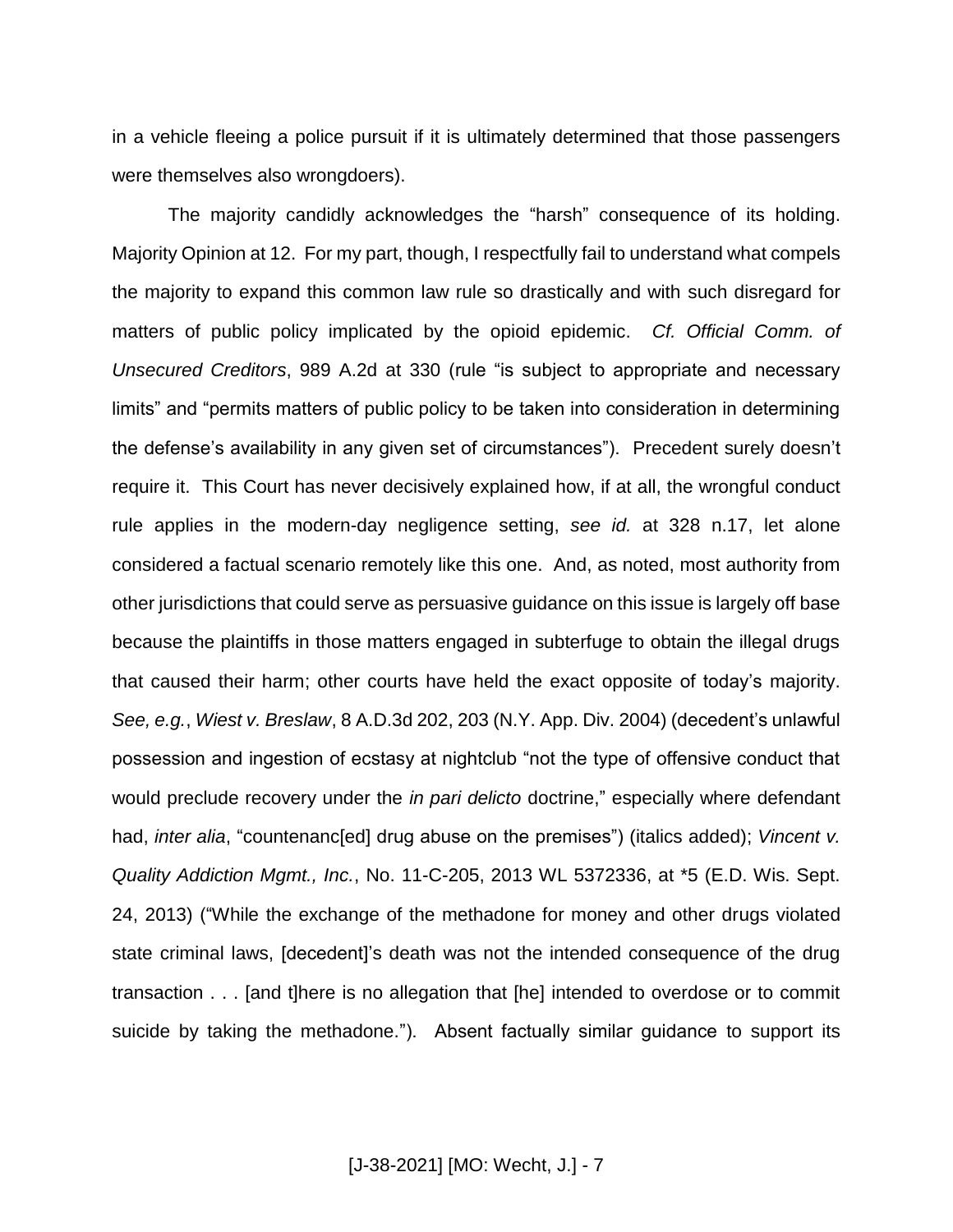draconian expansion of the wrongful conduct rule, the majority has nothing left to fall back on but public policy. But that proves even less helpful to the majority's position.

In *Official Comm. of Unsecured Creditors*, *supra*, Justice Saylor, writing for a unanimous Court, astutely observed "the recognition of a common-law *in pari delicto*  defense is, in the first instance, a reflection of the judicial implementation of social policy." 989 A.2d at 331. As such, the defense is not "to be woodenly applied and vindicated in any and all instances in which the culpability of the plaintiff can be said to be at least equal to that of the defendant." *Id*. at 330; *see also id*. at 328 ("the just application of the broader maxim and its derivatives are integrally dependent on the setting"); *id*. at 331 n.21 (cautioning against "drawing broader-scale conclusions" from the Court's *in pari delicto*  jurisprudence). Instead, "the judicious consideration of competing policies which may be implicated in the extension of the defense to novel settings remains within the appropriate purview of our courts." *Id*. at 331; *see also* Blum, *supra*, at 784 ("the widely-variant factual situations to which it is applied allow courts considerable discretion to apply the rule in a way that best achieves the goals that it is meant to serve").

Bearing these concepts in mind, I cannot support the majority's unwarranted expansion of the wrongful conduct rule, which serves none of the rule's traditional policy aims in this instance. As the majority explains, "[t]he theory underlying this rule is that allowing such suits to proceed to trial would: (1) condone and encourage illegal conduct; (2) allow wrongdoers to receive compensation for, and potentially even profit from, their illegal acts; and (3) lead the public to 'view the legal system as a mockery of justice.'" Majority Opinion at 7, *quoting Orzel v. Scott Drug Co.*, 537 N.W. 2d 208, 213 (Mich. 1995); *see also Official Comm. of Unsecured Creditors*, 989 A.2d at 329 ("*in pari delicto* serves the public interest by relieving courts from lending their offices to mediating disputes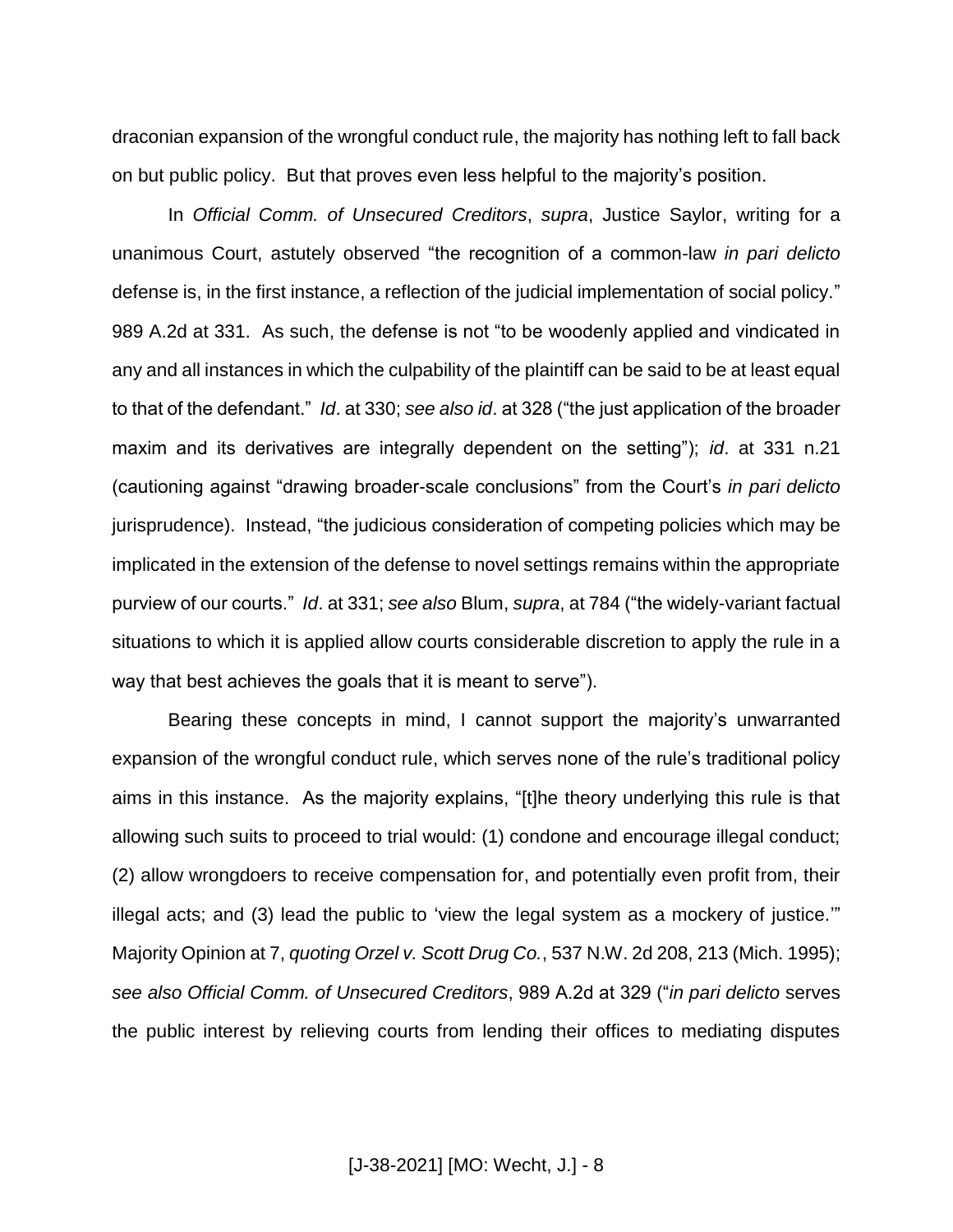among wrongdoers, as well as by deterring illegal conduct"). Although these justifications are beyond reproach, they lack any persuasive force here.

First, applying the wrongful conduct rule in the present context actually "undercuts the 'condoning and encouraging' argument, as it allows those parties who have acted wrongfully in facilitating the addiction of another to escape liability entirely for the damage they have helped cause[.]" Samuel Fresher, *Opioid Addiction Litigation and the Wrongful Conduct Rule*, 89 U. COLO. L. REV. 1311, 1328 (2018). And that damage is significant: we have recognized that "[o]pioid addiction has reached a crisis level in the United States, and Pennsylvania has not been immune from its effects." *Int. of L.J.B.*, 199 A.3d 868, 870 n.2 (Pa. 2018). In fact, the situation has gravely worsened since we made this observation only three years ago.<sup>4</sup>

Of course, the primary focus of the "condoning and encouraging" justification is on the plaintiff's behavior, and I do not dispute that addicts are known to engage in illegal conduct to support their addiction, as decedent did here. But we should not forget that narcotic addiction is "an illness which may be contracted innocently or involuntarily." *Robinson v. California*, 370 U.S. 660, 667 (1962).<sup>5</sup> For these reasons, I am persuaded that "[t]he neurological status and self-defeating aims of drug-addicted individuals

<sup>4</sup> *See* Roni Caryn Rabin, *Overdose Deaths Reached Record High as the Pandemic Spread*, THE NEW YORK TIMES, Nov. 17, 2021, available at https://www.nytimes.com/2021/11/17/health/drug-overdoses-fentanyl-deaths.html ("In the 12-month period that ended in April [2021], more than 100,000 Americans died of overdoses . . ., mark[ing] the first time the number of overdose deaths in the United States has exceeded 100,000 a year, more than the toll of car crashes and gun fatalities combined."). Data available at https://www.cdc.gov/nchs/nvss/vsrr/drug-overdosedata.htm.

<sup>5</sup> *See also* U.S. Dep't of Health and Human Services, *Facing Addiction in America: The Surgeon General's Report on Alcohol, Drugs, and Health*, (2016), available at https://addiction.surgeongeneral.gov/executive-summary.pdf (explaining that addiction is a chronic "brain disease that requires medical intervention, not moral judgment").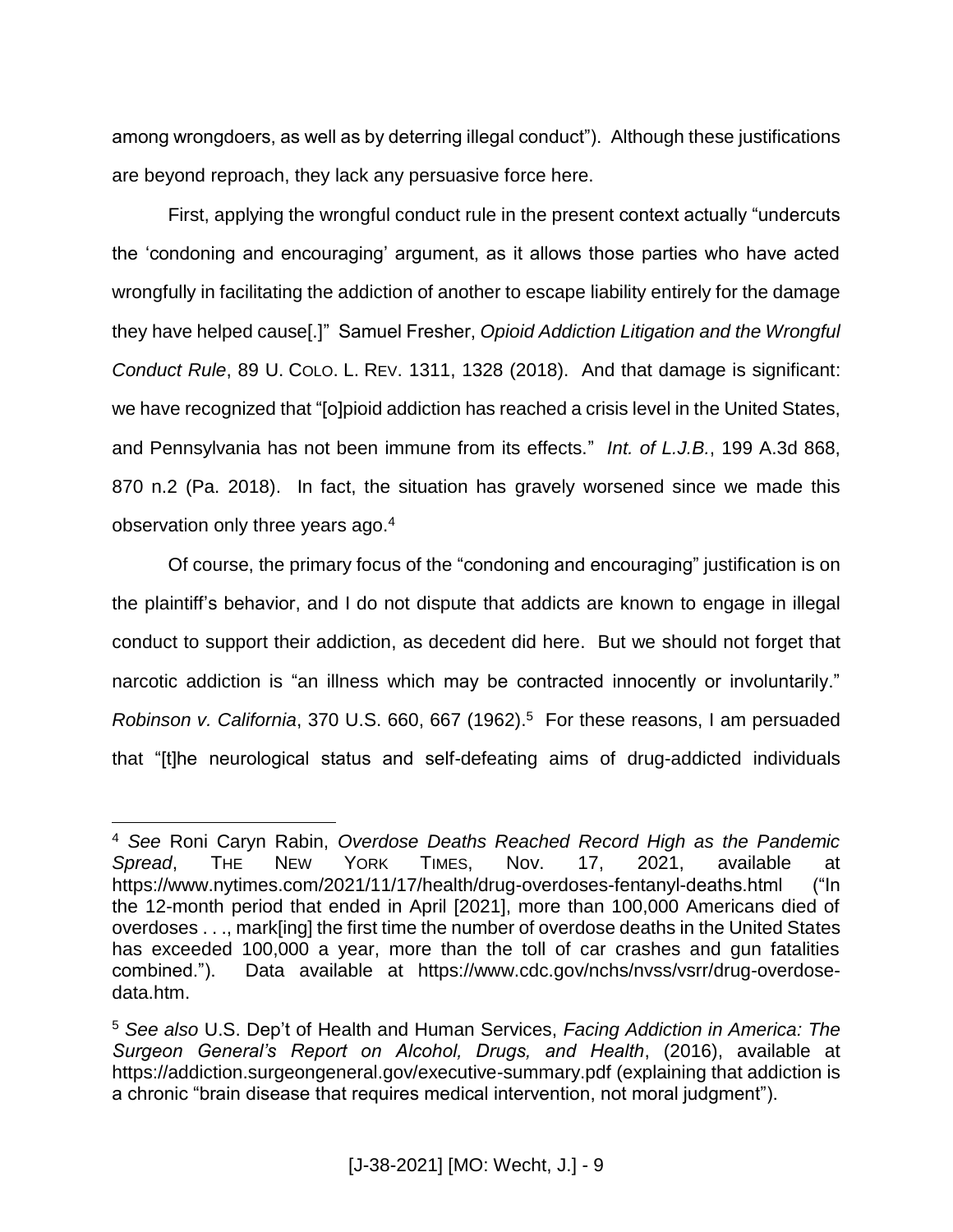undermines the application of wrongful conduct defenses in the context of opioid abuse as a means of altering behavior." Fresher, *supra*, at 1328; *see id*. at 1329 (it is clear "drug abusers lack the sophistication and legal knowledge of the medical providers [ ] that share fault for the opioid epidemic[,]" rendering the latter group "more responsive to attempts at behavioral modification than individual plaintiffs").

This case serves as a stark example. Practically speaking, decedent accidentally overdosed, so the only conduct the majority's ruling could conceivably influence would be that of other would-be drug users. But even with respect to that group, I am skeptical they would be deterred from accidentally overdosing on illegal drugs if they knew their heirs' civil claims would be barred should they succumb to their addiction. The reason is simple: most addicts have no intention of overdosing. Even more broadly, if one accepts that addiction is a disease and the illegal conduct that occurred here is at least partially symptomatic of that disorder, it makes little sense to expect our ruling to impact drug users' behavior in any significant way. *Accord* Fresher, *supra*, at 1328-29 ("One may question whether such a rational thought process can be expected from a neurologically compromised plaintiff engaging in such a manifestly self-defeating endeavor[.]"). In short, although the deterrence justification is an indisputably legitimate objective of the rule, it would be irrational to ignore the reality that its impact on those suffering from addiction will be marginal at best.<sup>6</sup>

<sup>&</sup>lt;sup>6</sup> Along these lines, I note some jurisdictions recognize a "culpability" exception to the wrongful conduct rule, which permits a plaintiff who has engaged in illegal conduct to "still seek recovery against the defendant if the defendant's culpability is greater than the plaintiff's culpability for the injuries, such as where the plaintiff has acted under circumstances of oppression, imposition, hardship, undue influence, or great inequality of condition or age[.]" *Orzel*, 537 N.W.2d at 217 (internal quotations and citations omitted). This Court appears to have embraced a similar exception. *See Peyton v. Margiotti*, 156 A.2d 865, 868 (Pa. 1959) ("The general doctrine is subject to a qualification or exception . . . that, where the parties are not in equal fault . . ., and where there are elements of public policy more outraged by the conduct of one than the other, then relief in equity may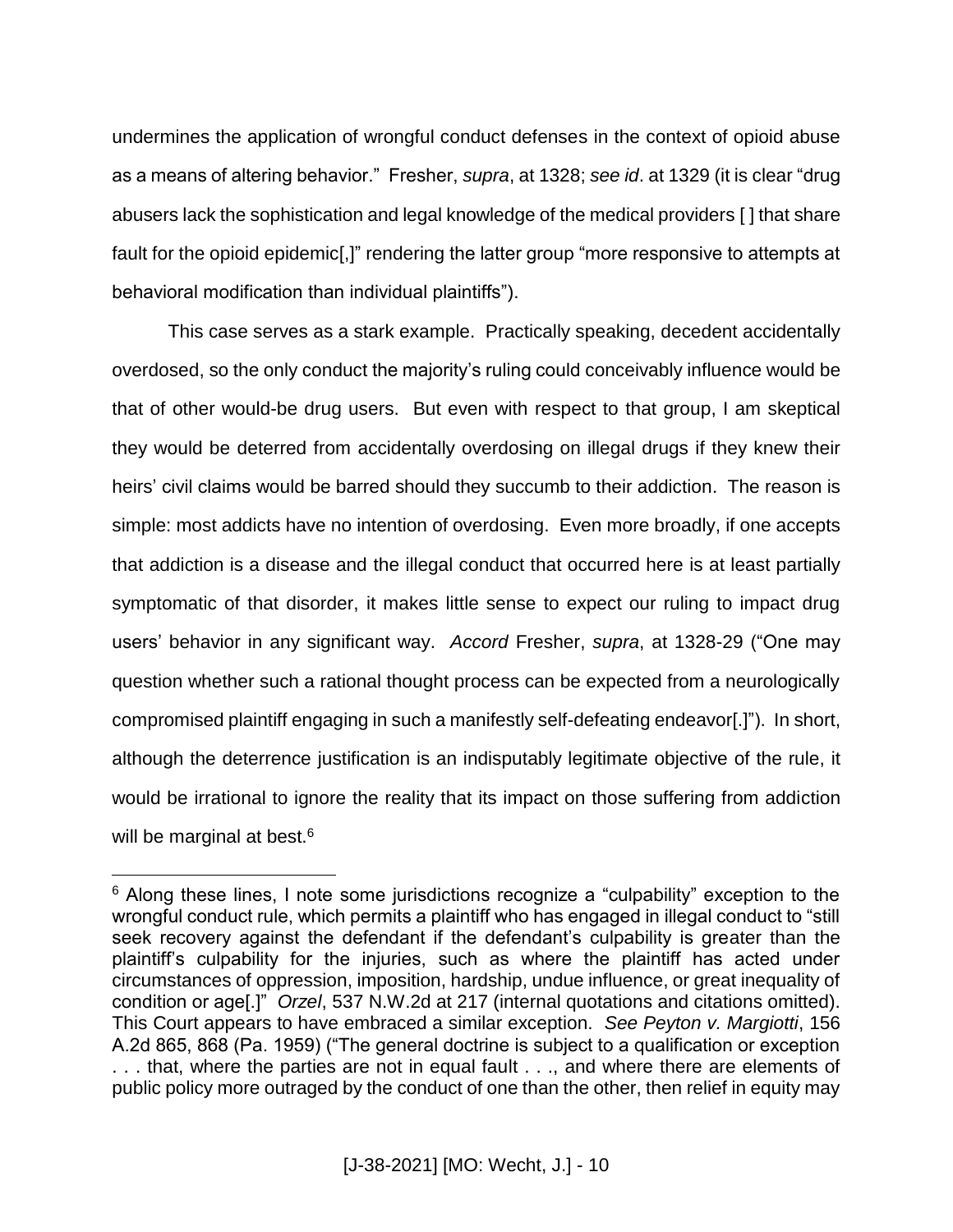Turning next to the "profiting wrongdoer" justification, it too is a poor fit when it comes to the type of negligent tort alleged in this case. The rationale makes perfect sense when applied, for example, to a gambler who sues to recover his winnings in an illegal gambling transaction, or where one thief sues another to recover his share of the stolen loot. In those cases it is clear the plaintiffs seek to profit from their own criminal wrongdoing — something the law in this Commonwealth has never tolerated. *See, e.g.*, *Comm. v. Ohio & P.R. Co.*, 1 Grant 329, 354 (Pa. 1856) ("But if profit and advantage . . . are to result to the perpetrator of the fraud, surely, the law is not to be an instrument in his hands to enable him to reap the fruits of his iniquity."). Here, however, neither appellant nor his son sought to "profit" from the illegal overdose in the same way as the gambler and thief from their illegal actions. This is because "[i]n torts cases . . . plaintiffs are not seeking profit, but compensation for losses they have suffered." Sprague, *supra*, at 116 (internal quotations and citation omitted); *see id*. at 115-16 (while the "profiting" rationale "may make sense in contracting or antitrust cases . . . it certainly betrays a misunderstanding about the tenets of tort laws"). Put simply, decedent is not the type of

be granted to the less guilty."); *Palmer v. Foley*, 157 A. 474, 476 (Pa. 1931) ("Where there are different degrees of guilt as between the parties to the fraudulent or illegal transaction, as when one party acts under circumstances of oppression, imposition, undue influence, or at great disadvantage with the other party concerned, so that it appears that his guilt is subordinate, the court will grant relief, as an exception to the general rule."); *Thomas v. Shoemaker*, 6 Watts & Serg. 179, 183 (Pa. 1843) ("That money obtained by oppression and by taking advantage of the distresses of others, in violation of laws made for their protection, may be recovered back in an action for money had and received, seems to be well settled; because in such case the parties are not *in pari delicto*.") (emphasis omitted). I believe there is a colorable argument that drug-addicted plaintiffs like decedent are not on equal footing with those in the healthcare industry whose allegedly negligent (or even intentional) actions exacerbate the addict's condition, thereby potentially qualifying for the "culpability exception" to the rule, but appellant has presented no such argument here.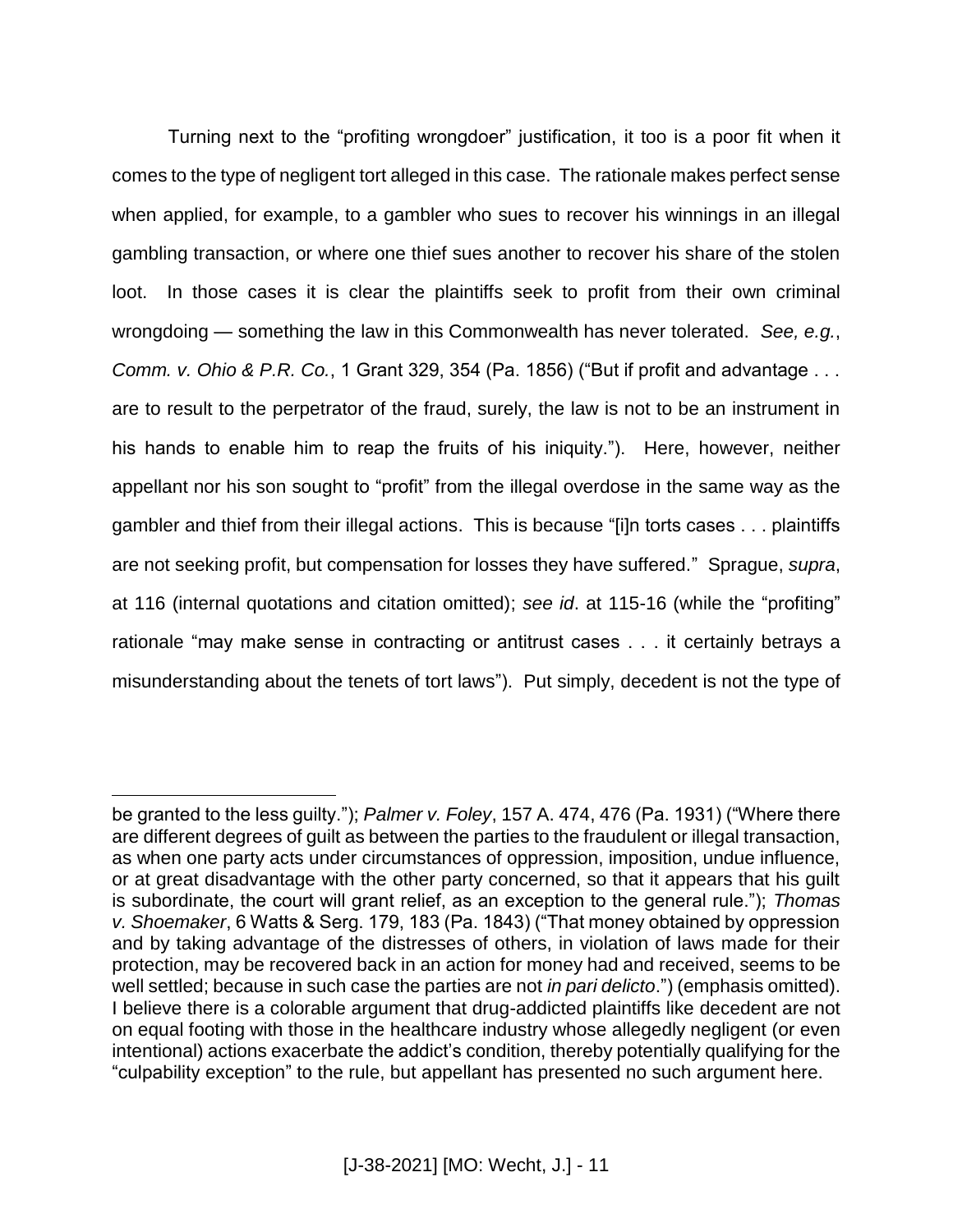"profiting wrongdoer" the rule historically has been concerned with in this Commonwealth. 7

The only justification that remains for applying the wrongful conduct rule here is the "public's perception of the legal system." Majority Opinion at 12. At most, however, this factor presents a mixed bag. *See generally* Blum, *supra*, at 788 ("where the parties' guilt is more evenly balanced, the violation of the law is less outrageous, and the public interest in the refusal or denial of relief is more equivocal, the degree to which a particular resolution might advance respect for the law and public policy becomes less clear"). On the one hand, I recognize "some might recoil at the sight of courts granting relief to plaintiffs whose actions contributed so directly to their own harm." Fresher, *supra*, at 1329-30. But others might be equally or more offended by the majority's rule, which seemingly penalizes drug addicts while potentially "relieving bad actors in the healthcare industry of civil liability for their wrongs[.]" *Id*. at 1330. As appellant aptly observes, in light of "the opioid epidemic and knowing what we know about addiction in today's society, addiction is not a question of morality anymore." Appellant's Brief at 24. Given this development, I believe this case presents "elements of public policy more outraged by the conduct of" Sheeley's, which allegedly released someone else's deadly Fentanyl prescription to a known drug addict despite explicit instructions not to do it, than decedent,

 $7$  Perhaps recognizing appellant does not stand to "profit" in the traditional sense even if his lawsuit against Sheeley's succeeds, the majority subtly but massively broadens the rule's policy aims to also guard against plaintiffs who seek nothing more than "to receive compensation for" injuries caused by a defendant's negligence. Majority Opinion at 7, *citing Orzel*, 537 N.W. 2d at 213. However, the state supreme court from which the majority borrows this language expressly acknowledged that "in Michigan, the principle that one may not profit from his own wrong has been extended to tort actions where plaintiffs seek compensation for injuries resulting from their own illegal activities." *Orzel*, 537 N.W. 2d at 213 n.9; *see id*. (collecting cases). Notably, the majority fails to point to a similar common law development of this principle in this Commonwealth.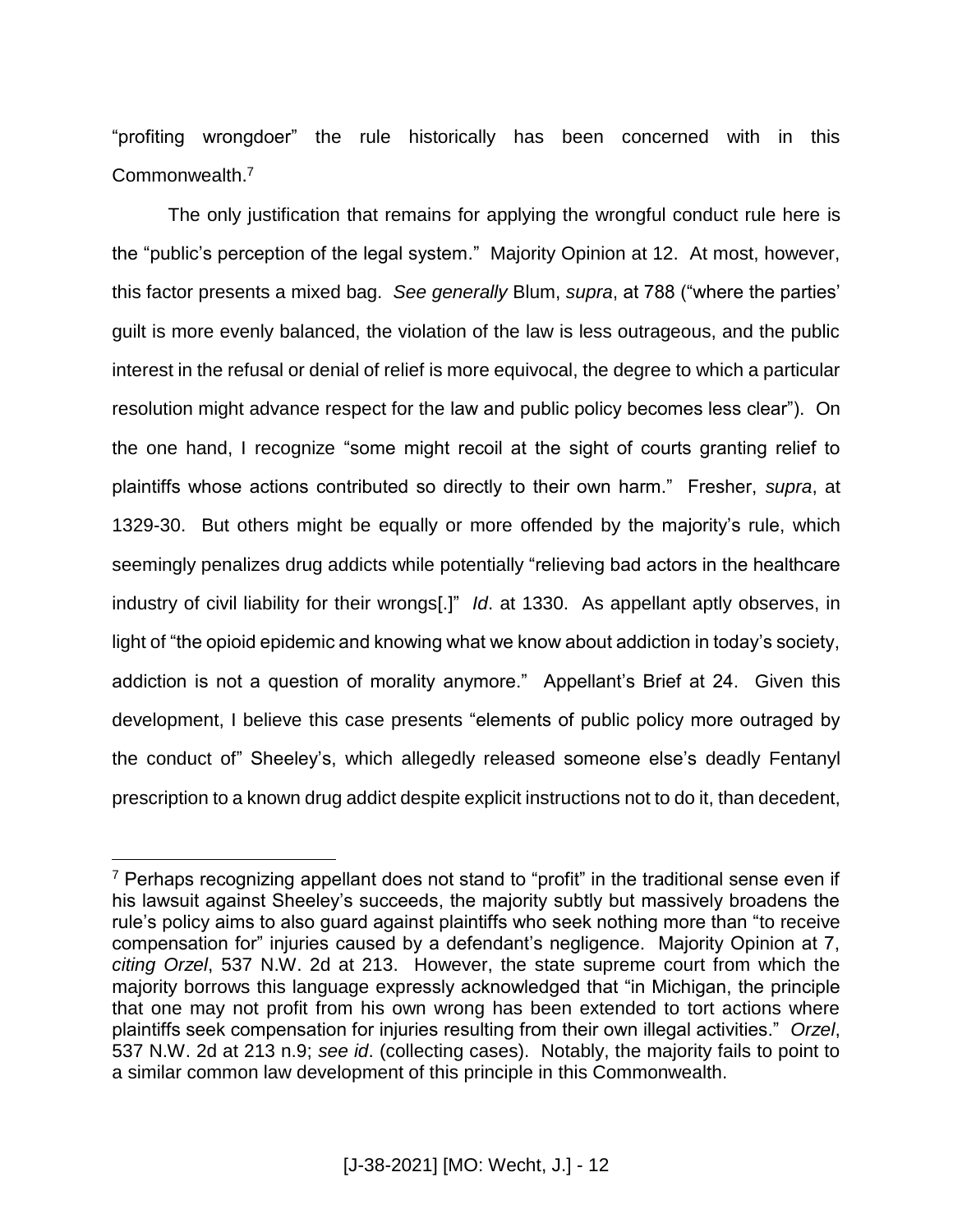whose only crime was accidentally overdosing on the drug in the throes of his own addiction. *Peyton*, 156 A.2d at 868. Indeed, I am reluctant to believe the public would "view the legal system as a mockery of justice" if we permitted appellant's claims to move forward under these circumstances. Majority Opinion at 7 (internal quotations and citation omitted).<sup>8</sup>

I conclude neither precedent nor the policies underlying the wrongful conduct rule — deterring illegal conduct, preventing wrongdoers from profiting from their crimes, and protecting the perception of the courts — carry much weight in this context. Had the evidence demonstrated decedent's involvement in Ross's scheme to procure the release of the Fentanyl prescription, the scales would tip in favor of applying the rule. But that is not the case. Accordingly, I would resolve the second question presented in this appeal by holding the Superior Court erred when it "improperly expand[ed] the doctrine . . . to preclude [appellant]'s recovery" on the sole basis that "[d]ecedent was in possession of a controlled substance that was not his." *Albert v. Sheeley's Drug Store, Inc.*, 243 A.3d 1293 (Pa. 2020) (*per curiam*). As the majority reaches the opposite conclusion, I respectfully dissent.<sup>9</sup>

<sup>&</sup>lt;sup>8</sup> In contrast, the majority's holding may invite litigants to advance precisely the kind of moralistic attack against addicts that should be disfavored. This case is a perfect example. In its brief, Sheeley's goes to great lengths to paint decedent as a generally unsavory character not worthy of protection by the legal system. *See* Appellee's Brief at 6 (citing a text message sent a week before decedent's death in which he apologized for being a "drug addict with no money"); *id*. (highlighting three failing grades from decedent's college transcript and asserting he "was struggling in his second semester as a transfer student"); *id*. at 11 (asserting decedent lied to his parents about returning to college); *id*. at 15 (noting decedent had watched "episodes of the infamous television series *Breaking Bad*"). I fear the majority's rule will encourage even more defendants to engage in similarly irrelevant and improper character vilification in the hopes of securing summary judgment.

<sup>&</sup>lt;sup>9</sup> Although it is academic given the majority's extension of the wrongful conduct rule to any plaintiff who "seeks recovery for injuries caused by his own criminal act[,]" Majority Opinion at 12, I note that, if left to my own devices, I would favor refining the common law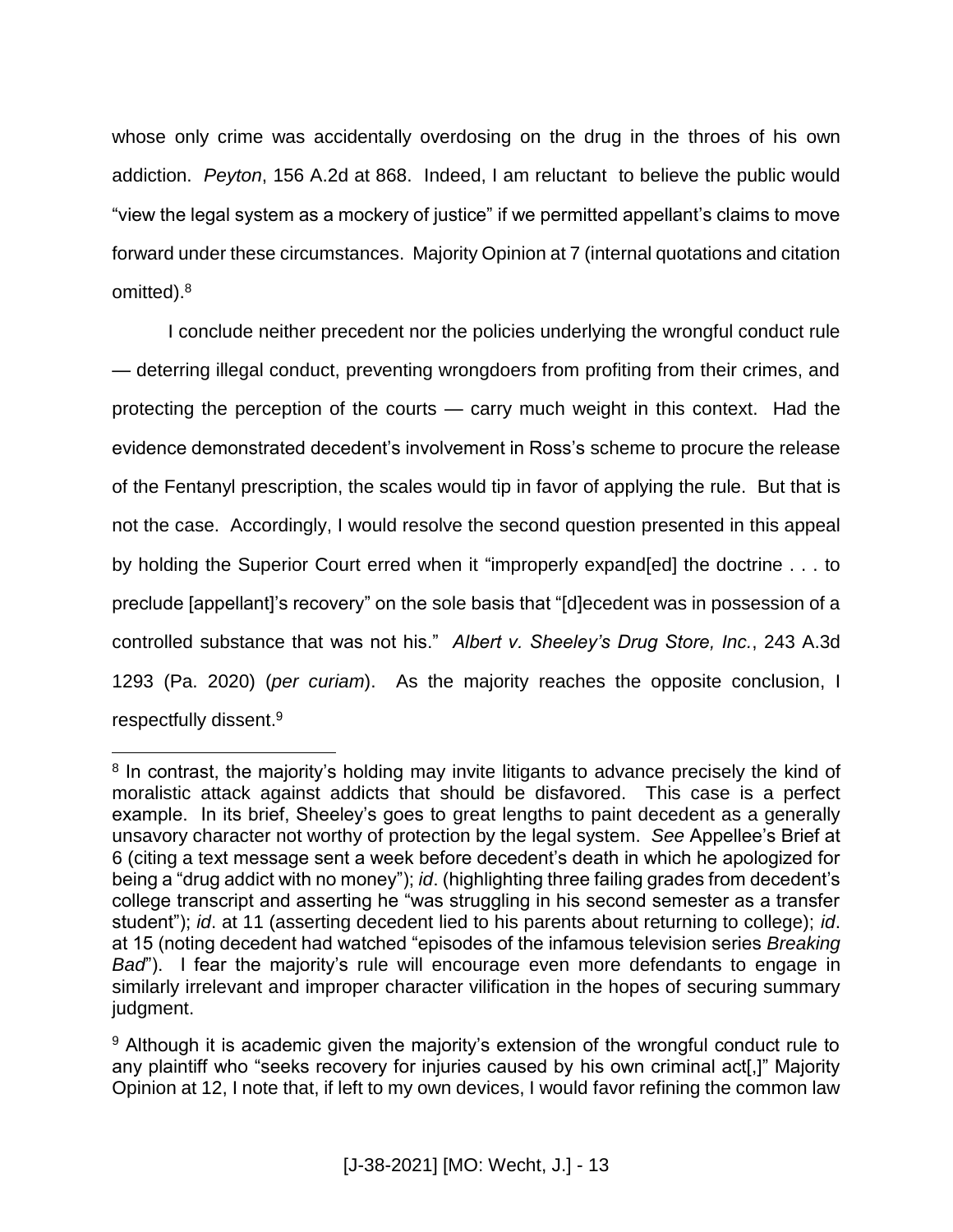Notwithstanding my dissent for the reasons outlined above, another aspect of this case warrants discussion. Exactly four times in his brief appellant passingly refers to "comparative negligence" to support his two discrete claims of Superior Court error. *See*  Appellants Brief at 22 ("The Superior Court, in essence, expanded the doctrine of comparative negligence to . . . bar almost any recovery."); *id*. at 23 ("The Superior Court's analysis sounds like comparative negligence, not *in pari delicto*."); *id.* at 24 ("Here, it seems that the Superior Court is engaged in a comparative negligence analysis which is strictly left for the province of the [j]ury."); *id*. at 25 ("Decedent did ingest the fatal drug, but this is an issue of comparative negligence, not an absolute bar to recovery."). These fleeting references are taken verbatim from appellant's petition for allowance of appeal, *see* PAA, 7/28/2020, at 18, 20-21, which notably lacks a standalone question relative to comparative negligence. Nevertheless, the majority interprets this handful of statements as raising a separate issue, and it then proceeds to decide that purported issue. *See*  Majority Opinion at 11 (rejecting any claim that comparative negligence has displaced *in* 

rule and requiring "the question of illegality [to] go beyond the simple determination of whether the transaction violates the law to consider whether that violation should result in the consequence of denial of remedy." Blum, *supra*, at 791. In this regard, I believe "[t]he degree and seriousness of the illegality" should have some bearing on the decision whether to apply the rule, as should the presence or absence of some fraudulent or deceitful intent to profit on the plaintiff's part. *Id*. These limits, taken together, would ensure the wrongful conduct rule is applied only in those appropriate situations where its laudable policy aims would be furthered rather than frustrated. *Cf.* Majority Opinion at 10 n.7 (suggesting my position "offers no clear limiting principle to distinguish drug overdose deaths from other criminal acts that result in death"). So, for example, the rule would not apply here because the illegality was relatively minor (simple drug possession) and there was no fraudulent or deceitful transaction involving the decedent from which he sought to profit. In contrast, the rule would apply in situations where the illegality is more serious or the plaintiff engages in some fraudulent conduct. *See, e.g.*, *Oden v. Pepsi Cola Bottling Co.*, 621 So.2d 953, 955 (Ala. 1993) (where decedent was killed by a vending machine that fell on him while he was stealing drinks from it, his estate's negligence claim was barred by wrongful conduct rule because suit was "a direct result of [decedent]'s knowing and intentional participation in a crime involving moral turpitude").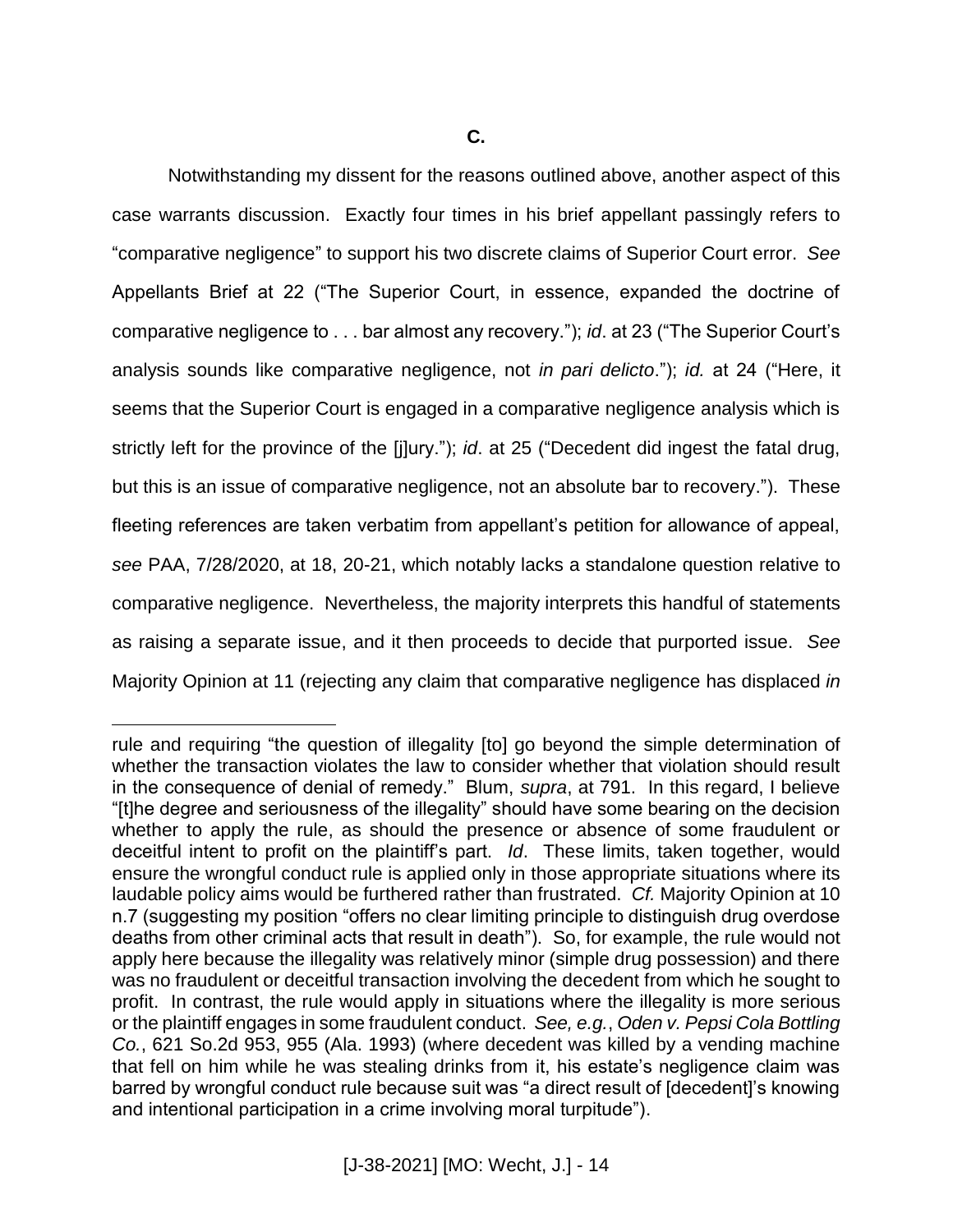*pari delicto* as it applies to torts based on this Court's statement in *dicta* that the doctrine "'retain[s] relevance' in 'cases involving intentional wrongdoing on the part of a plaintiff'"), *quoting Official Comm. of Unsecured Creditors*, 989 A.2d at 329 n.17.

Initially, I conclude this distinct issue, which we did not grant allowance of appeal to consider and which is not fairly subsumed by those questions we did agree to hear, is not properly before us. *See Commonwealth v. Metz*, 633 A.2d 125, 127 n.4 (Pa. 1993) ("on appeal we are limited to the issues as [they are] framed in the petition for allowance of appeal"), *citing, inter alia*, Pa.R.A.P. 1115(a)(3) ("Only the question set forth in the petition [for allowance of appeal], or fairly comprised therein, will ordinarily be considered by the court in the event an appeal is allowed."). Even if it was, I find the majority's brief analysis to be suspect on several fronts.

First, the majority's quotation above from *Official Comm. of Unsecured Creditors* is incomplete. Footnote 17 actually states:

As PwC develops, *in pari delicto* **has also been referenced by courts in the negligence setting, for example, in cases involving personal injury or property damage. In this class of cases at least, however, the comparative negligence and contribution statutes serve to cover much of the ground formerly traveled by reference to the common-law maxim.** *See* 42 Pa.C.S. §7102(a) (prescribing, in such scenarios, "contributory negligence shall not bar a recovery by the plaintiff or his legal representative *where such negligence was not greater than the causal negligence of the defendant or defendants against whom recovery is sought*, but any damages sustained by the plaintiff shall be diminished in proportion to the amount of negligence attributed to the plaintiff" (emphasis added)); 42 Pa.C.S. §8324(a) ("The right of contribution exists among jointtortfeasors."). Thus, where these statutes are applicable, it is only in unusual cases involving intentional wrongdoing on the part of a plaintiff in which *in pari delicto* may retain relevance.

989 A.2d at 329 n.17 (bolded emphasis added). The majority emphasizes the second half of the final sentence while failing to mention the rest of the passage. In my view, however, there is obvious tension between the majority's preferred language and the remainder of the paragraph, particularly the bolded part above, which clearly states that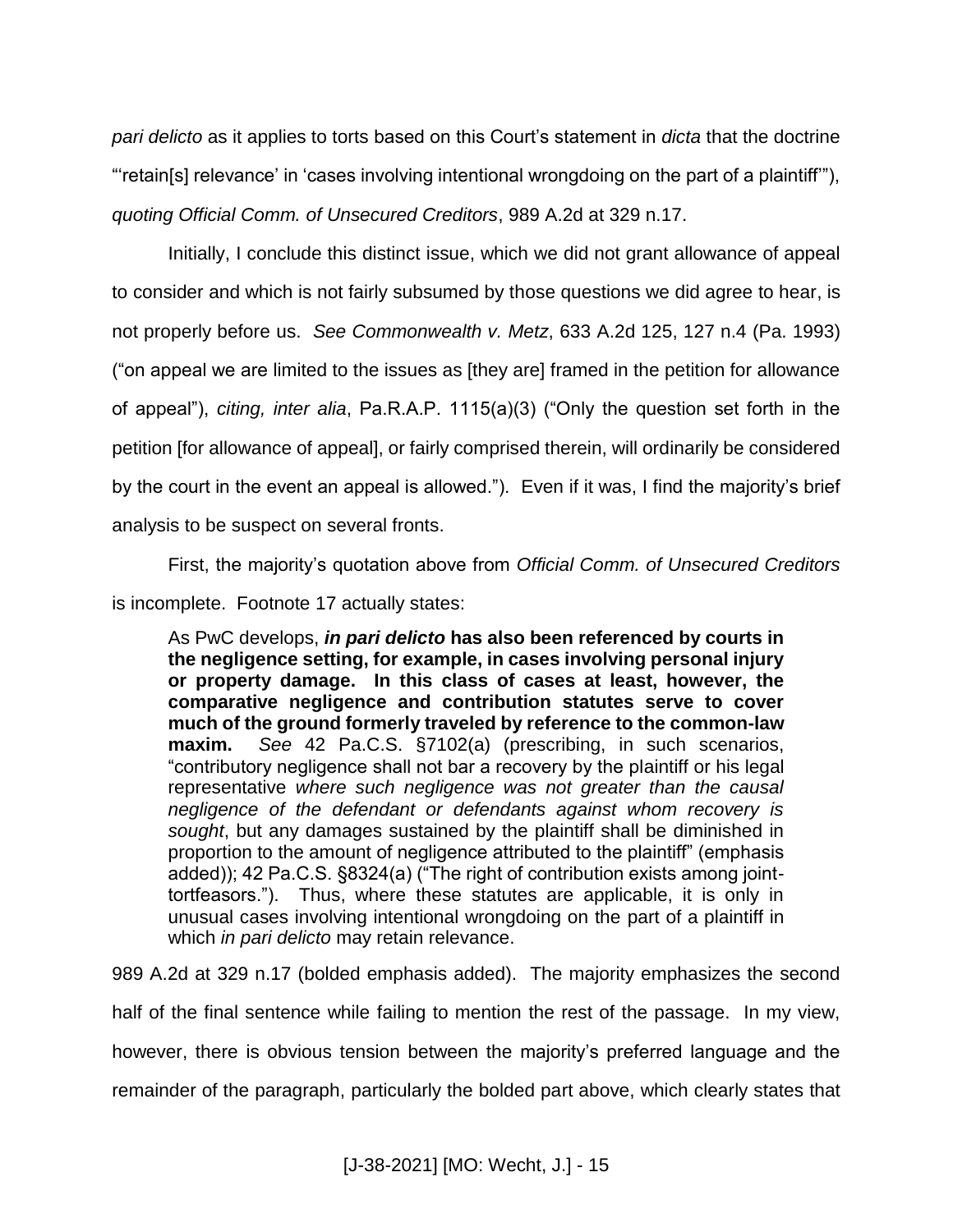"in the negligence setting . . . in cases involving personal injury . . . the comparative negligence and contribution statues serve to cover much of the ground formerly traveled by reference to the common-law maxim." *Id*. Moreover, the majority omits the word "may" from the sentence it quotes. *Cf. id*. ("it is only in unusual cases involving intentional wrongdoing on the part of a plaintiff in which *in pari delicto* **may** retain relevance") (emphasis added). The use of the word "may" here suggests one of two things: (1) the issue of whether *in pari delicto* retains relevance concerning intentional wrongdoing on the part of a plaintiff remains unsettled; or (2) there are certain situations where a plaintiff's wrongdoing, even if intentional, does not trigger the rule. Either interpretation casts doubt on the majority's position.

Also at odds with the majority is a growing number of courts and commentators that view the wrongful conduct rule as incompatible with contemporary principles of comparative fault. *See, e.g.*, *Tug Valley Pharmacy, LLC v. All Plaintiffs Below In Mingo Cty.*, 773 S.E.2d 627, 635 (Va. 2015) ("[T]his Court finds that our system of comparative negligence offers the most legally sound and well-reasoned approach to dealing with a plaintiff who has engaged in immoral or illegal conduct. We find that in cases where a plaintiff has engaged in allegedly immoral or criminal acts, the jury must consider the nature of those actions, the cause of those actions, and the extent to which such acts contributed to their injuries, for purposes of assessment of comparative fault."); *Dugger v. Arredondo*, 408 S.W.3d 825, 832 (Tex. 2013) ("We find no [ ] indication that the Legislature intended a plaintiff's unlawful conduct to be treated differently from the other common law defenses under the former contributory negligence scheme, or that the Legislature intended it to be an exception to proportionate responsibility. We hold that the unlawful acts doctrine fits within the categories of former common law defenses that are now exclusively controlled by [the] proportionate responsibility scheme."); *Greenwald*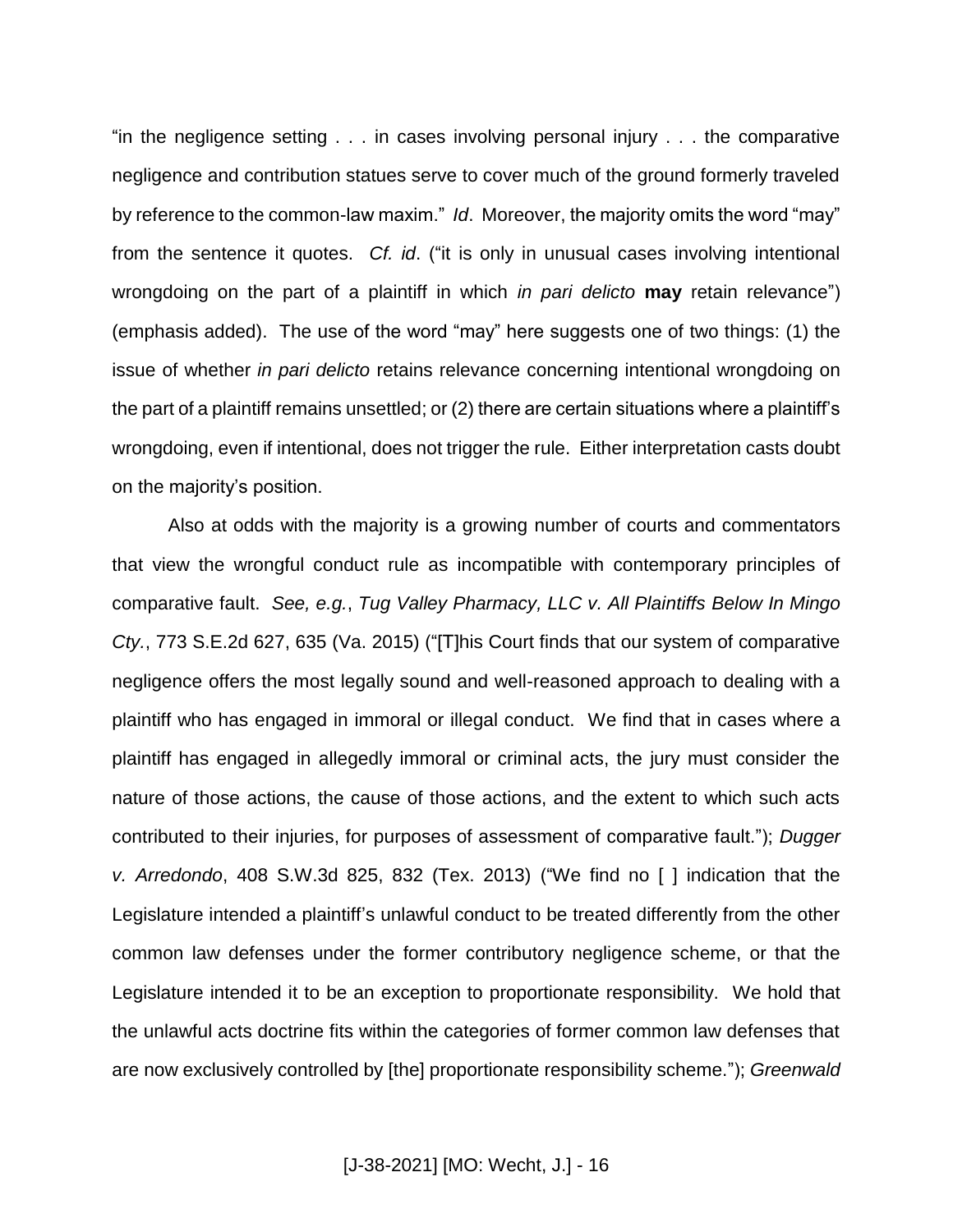*v. Van Handel*, 88 A.3d 467, 483-85 (Conn. 2014) (Eveleigh, J., dissenting) (arguing tort law should focus on the defendant's duty of care, not the plaintiff's wrongful conduct, and the wrongful conduct rule undermines comparative negligence principles and resuscitates the older doctrine of contributory negligence, under which the plaintiff was barred from recovery if his negligence contributed to the injury); *Stolicker v. Kohl's Dep't Store, Inc.*, 2012 WL 676391 at \*6-7 (Mich. Ct. App. Mar. 1, 2012) (Gleicher, P.J., dissenting) (noting the wrongful conduct rule was abrogated when the legislature abolished contributory negligence in favor of comparative negligence); 1 Dan B. Dobbs, *et al*., *The Law of Torts*  §228, p.816 (2011) ("After the adoption of comparative negligence . . . a rule that bars the claim of the immoral plaintiff potentially conflicts with the comparative negligence system of apportionment, which would only reduce damages."); King, *supra*, at 1022 ("[M]any jurisdictions adopting comparative fault have opted for a modified version under which a plaintiff whose fault crosses a specified threshold is completely barred, thus obviating the need to invoke an independent serious misconduct bar to achieve a clean kill of the plaintiff's claim.").

The majority does not address these persuasive insights; it simply claims appellant "misunderstands the relationship between comparative negligence and *in pari delicto*." Majority Opinion at 11. According to the majority, "[c]omparative negligence principles apply whenever a plaintiff is contributorily negligent, while *in pari delicto* applies whenever a plaintiff engages in in criminal conduct that directly causes the harm for which he or she seeks redress." *Id.* (emphasis and footnote omitted). As additional support, the majority asserts "nothing in Pennsylvania's comparative negligence statute suggests that the General Assembly intended to abolish the common law *in pari delicto* defense[.]" *Id*. at 12. I am not convinced.